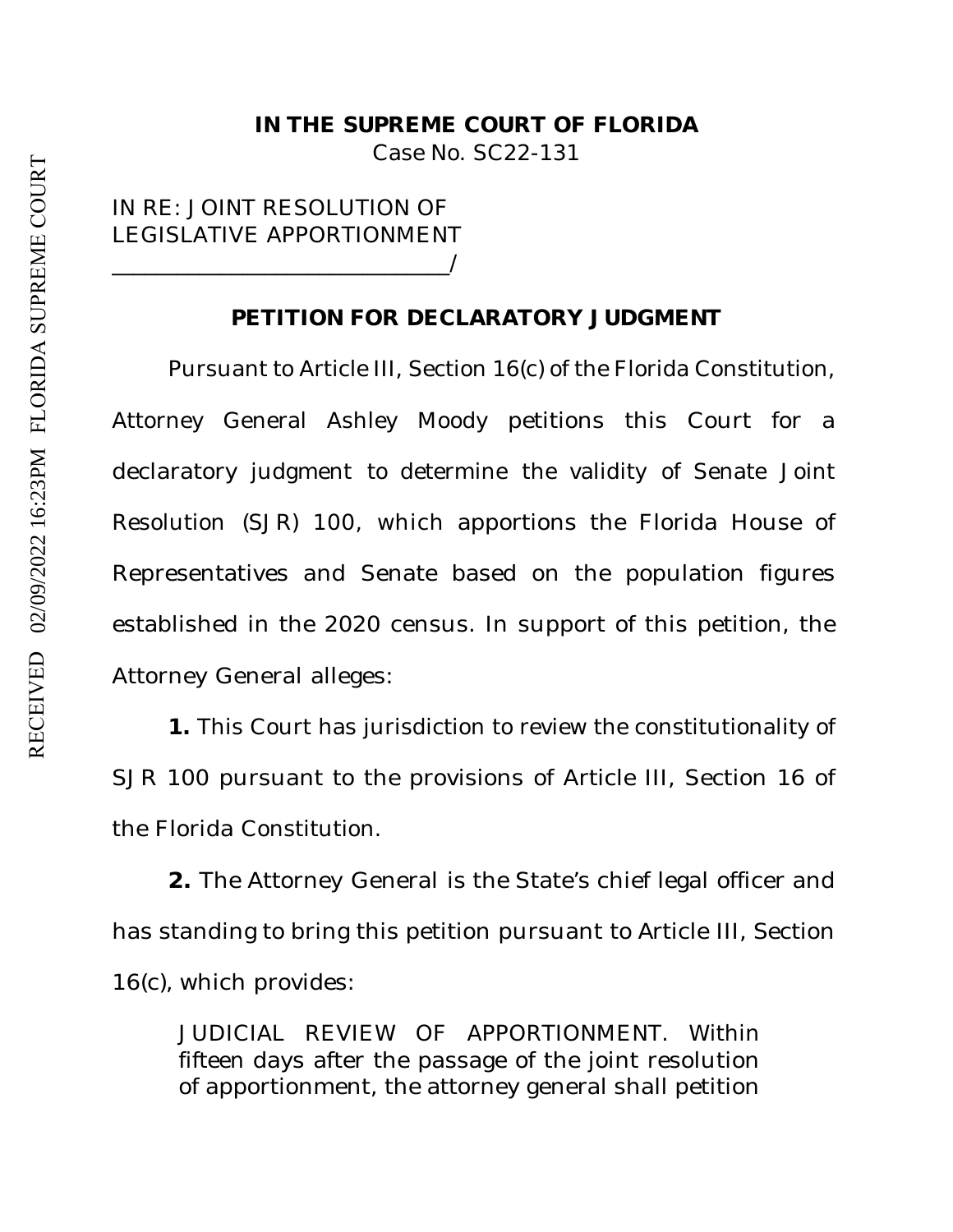the supreme court of the state for a declaratory judgment determining the validity of the apportionment. The supreme court, in accordance with its rules, shall permit adversary interests to present their views and, within thirty days from the filing of the petition, shall enter its judgment.

**3.** On February 3, 2022, during the regular legislative session, the Legislature passed SJR 100, the joint resolution of apportionment.

**4.** The Attorney General, consistent with this Court's January 31 Order and in accordance with the requirements of Article III, Section 16(c), hereby submits SJR 100 with the Florida Legislature's plans for apportioning the House and Senate. A copy of SJR 100 is provided in the attached Appendix as Tab A.

**5.** Also included in the Appendix, per this Court's order, are a description of the software used and data relied upon, maps and plans for the current and newly created districts, statistical reports, and other relevant information. Apportionment plans for the current and newly created districts will also be filed in .doj format.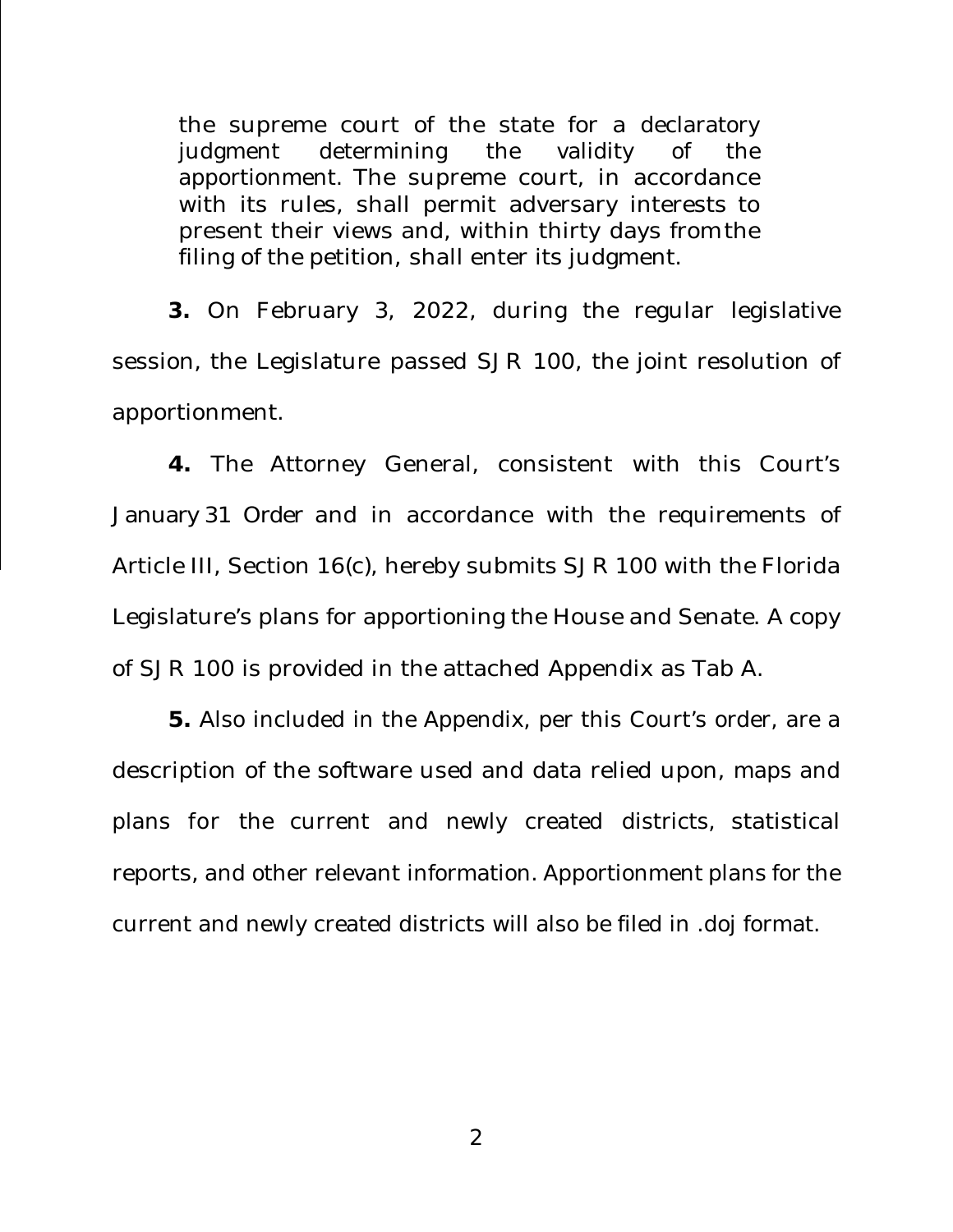Respectfully submitted,

## ASHLEY MOODY ATTORNEY GENERAL

 /s/ *Daniel W. Bell*  HENRY C. WHITAKER (FBN 1031175) *Solicitor General* DANIEL W. BELL (FBN 1008587) *Chief Deputy Solicitor General*  Office of the Attorney General PL-01, The Capitol Tallahassee, FL 32399-1050 (850) 414-3300 daniel.bell@myfloridalegal.com

*Counsel for the Attorney General*